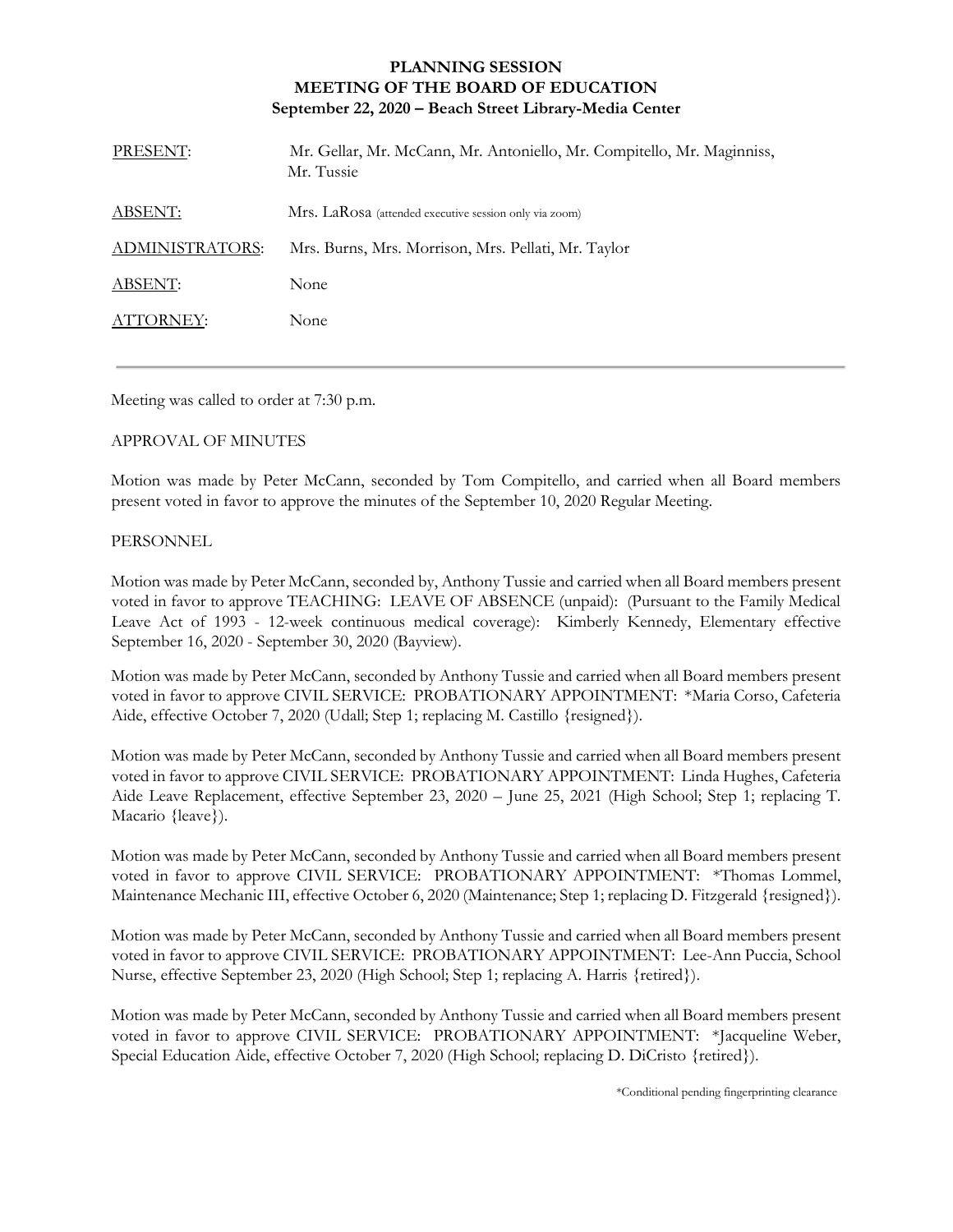Motion was made by Peter McCann, seconded by Anthony Tussie and carried when all Board members present voted in favor to approve CIVIL SERVICE: CHANGE IN TITLE: Danielle Brites, Special Education Aide, effective September 23, 2020 (Udall; Step 4; change from Cafeteria Aide).

Motion was made by Peter McCann, seconded by Anthony Tussie and carried when all Board members present voted in favor to approve CIVIL SERVICE: PART TIME ACCOUNTANT (\$238.73 per diem): Maria McCarthy, effective October 5, 2020.

Motion was made by Peter McCann, seconded by Anthony Tussie and carried when all Board members present voted in favor to approve CIVIL SERVICE: SUBSTITUTE TEACHER AIDE (\$18.19/hr.): \*Richard Westcott, effective October 1, 2020.

Motion was made by Peter McCann, seconded by Anthony Tussie and carried when all Board members present voted in favor to approve OTHER: SUBSTITUTE TEACHER (\$115 per diem): Scott Stiene, effective September 23, 2020.

Motion was made by Peter McCann, seconded by Anthony Tussie and carried when all Board members present voted in favor to approve OTHER: PREFERRED SUBSTITUTE: Daniel Gschwind, effective September 23, 2020 (High School; \$166.80/day; replacing K. Fleischman {resigned}).

Motion was made by Peter McCann, seconded by Anthony Tussie and carried when all Board members present voted in favor to approve OTHER: PREFERRED SUBSTITUTE: Tim Natsch, effective September 23, 2020 (High School; \$166.80/day; replacing S. Acierno {resigned}).

Motion was made by Peter McCann, seconded by Anthony Tussie and carried when all Board members present voted in favor to approve OTHER: SMALL GROUP INSTRUCTION TEACHER: Jake Myerson, effective September 23, 2020, (Remote; (\$83.26/hour).

Motion was made by Peter McCann, seconded by Anthony Tussie and carried when all Board members present voted in favor to approve OTHER: MENTOR PROGRAM 2020-2021 (\$1,020 Stipend): Karen Desz (Gina Castaldo, Elementary {Grade 4}); Christine Maniscalco (Lisa Cosgrove, Library Media); Katie Finn (Kaitlyn Crowley, Speech); Anne Davis (Cara Doublas, Elementary {Grade 5}); Marissa Anselmo (Denise Lamattina, Library Media); Rebecca Silva (Allison Murray, Psychologist); Kerri Ierardi (Louis Riley, Elementary {Grade 1}); Ryan Vollmuth (Kerry Rivera, Social Worker); Evelyn Hanlon (Katherine Schweitzer, Counselor); John Guerriero (Michael McCabe, Psychologist).

Motion was made by Peter McCann, seconded by Anthony Tussie and carried when all Board members present voted in favor to approve OTHER: SAT 2020: Tara Annunziata, Exam Proctor; Brent Baynon, Exam Proctor; Lisa Baynon, Exam Proctor; Marijo Calderone, Exam Proctor; Danielle Dischley, Exam Proctor; John Kennedy, Exam Proctor; Kevin Kazda, Exam Proctor; Elizabeth Kelly, Exam Proctor; Karina McCormack, Exam Proctor; Allison Murray, Exam Proctor; Theresa Robertson, Exam Proctor; Danielle Rufrano, Exam Proctor; Richard Santeramo, Exam Proctor; Linda Schmid, Exam Proctor; Amy Schroeder, Exam Proctor; Jacquie Weber, Exam Proctor.

Motion was made by Peter McCann, seconded by Anthony Tussie and carried when all Board members present voted in favor to approve OTHER: FALL 2020 HIGH SCHOOL COACHES: GIRLS SOCCER: Kylie Walsh, Volunteer High School Varsity Coach.